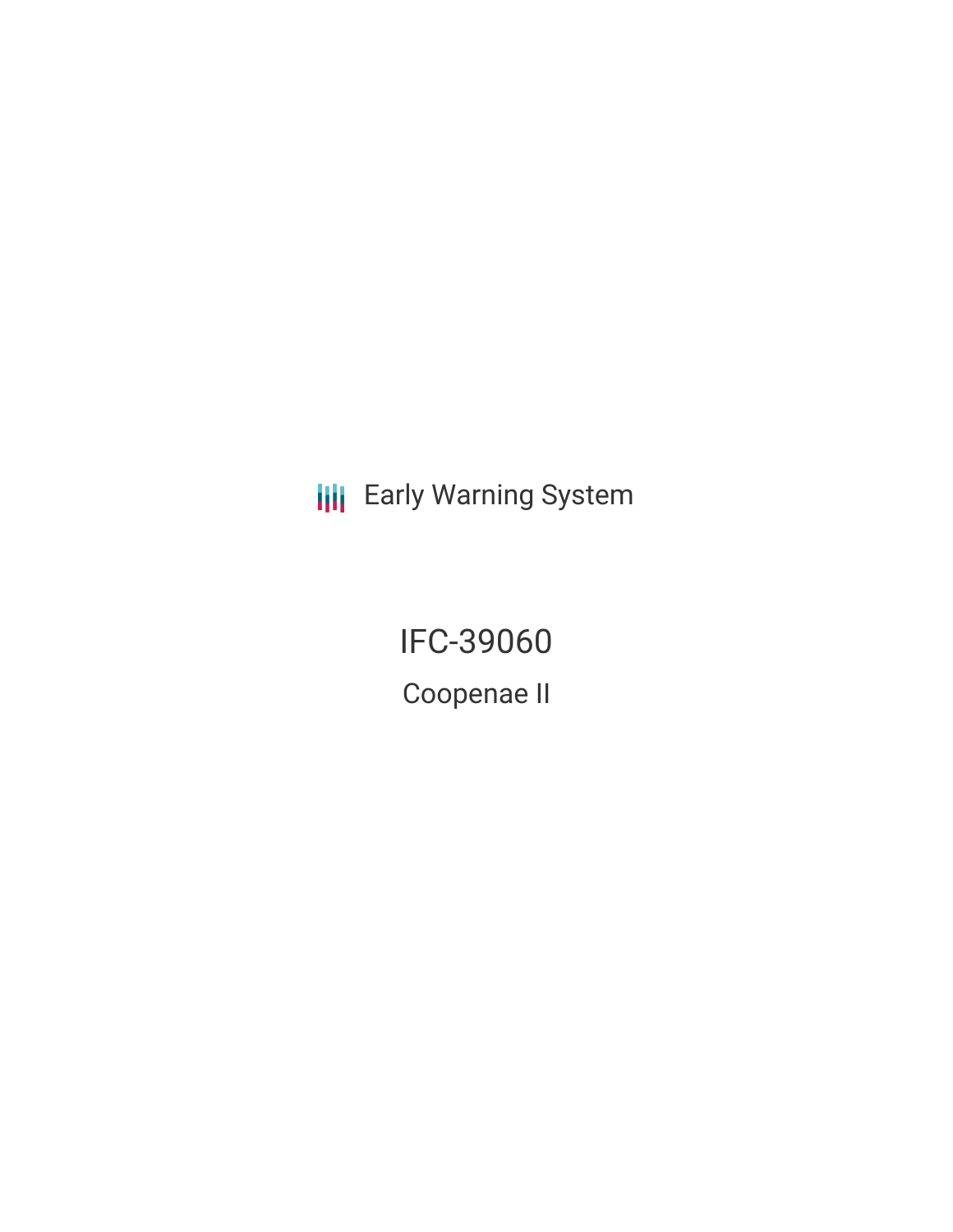## **Quick Facts**

| <b>Countries</b>               | Costa Rica                              |
|--------------------------------|-----------------------------------------|
| <b>Financial Institutions</b>  | International Finance Corporation (IFC) |
| <b>Status</b>                  | Proposed                                |
| <b>Bank Risk Rating</b>        | U                                       |
| <b>Voting Date</b>             | 2017-05-08                              |
| <b>Borrower</b>                | Cooperativa Nacional de Educadores RL   |
| <b>Sectors</b>                 | Finance                                 |
| <b>Ring Fence</b>              | Housing                                 |
| <b>Investment Type(s)</b>      | Loan                                    |
| <b>Investment Amount (USD)</b> | \$20.00 million                         |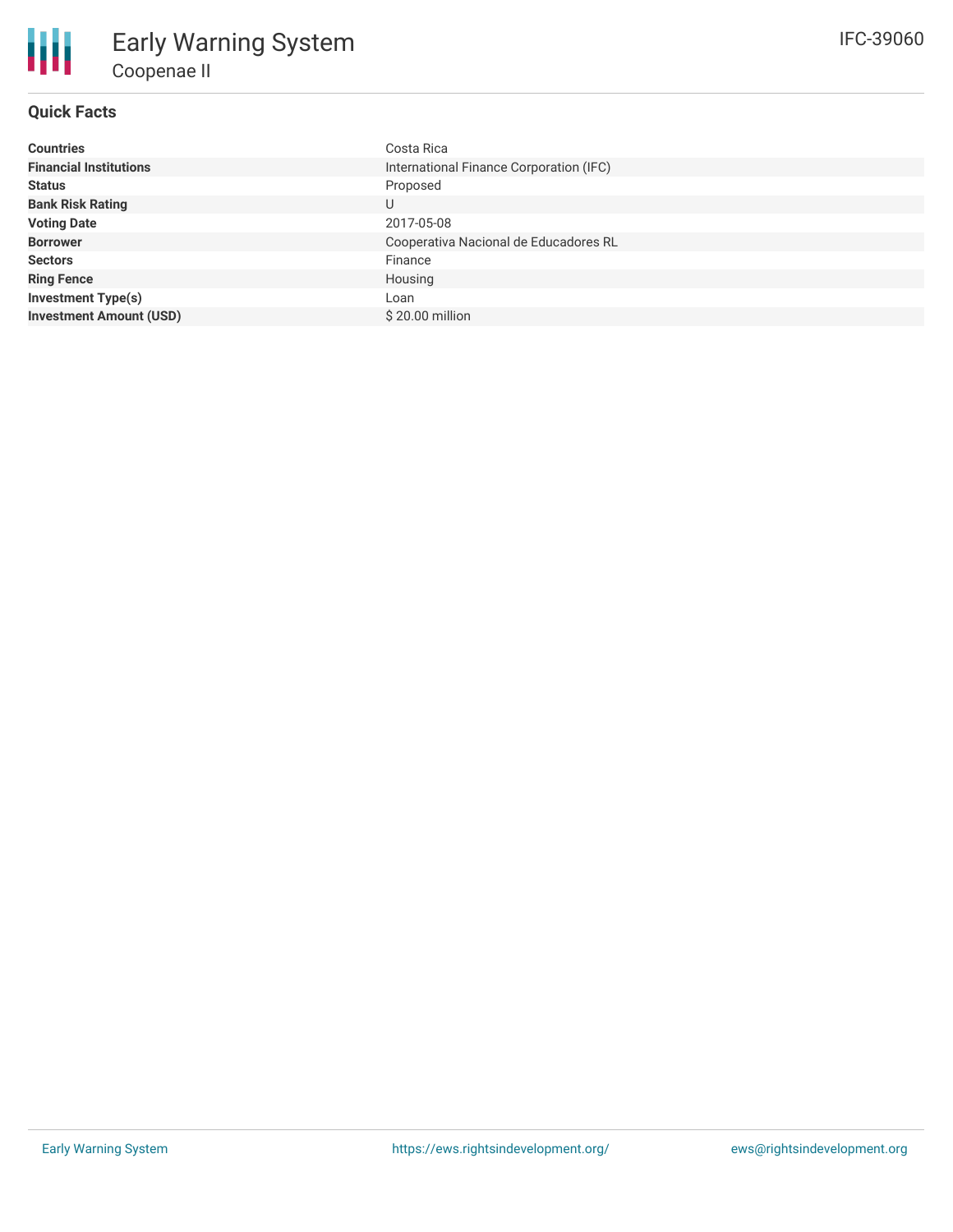

## **Project Description**

The project consists of a 7 year loan up to US\$20 million to Cooperativa Nacional de Educadores ("COOPENAE") to fund the growth of lending to low and middle income home owners in Costa Rica. The Project is expected to contribute to the WBG goals by supporting economic growth in Costa Rica by providing long term access to finance to mortgages through a leading cooperative in a market faced with poverty and a significant housing deficit, which was identified in Costa Rica as challenges to be tackled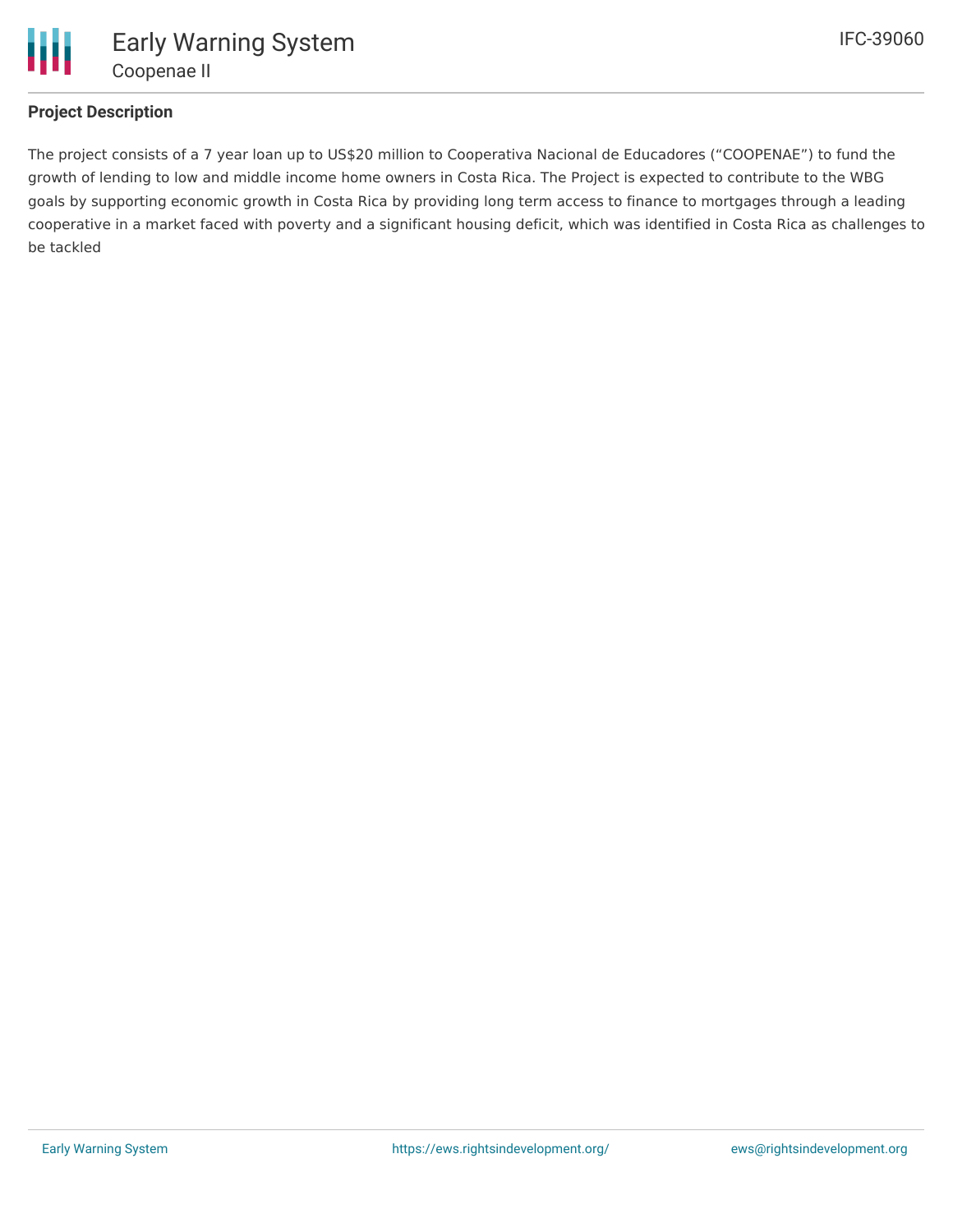

## **People Affected By This Project**

Contribution to Economic Growth. The Project is expected to contribute to the WBG goals by supporting economic growth in Costa Rica by providing long term access to finance to mortgages through a leading cooperative in a market faced with poverty and a significant housing deficit, which was identified in Costa Rica as challenges to be tackled. \rDemonstration Effect: By providing renewed long term funding to Coopenae, IFC hopes to show its continued support to the cooperative sector that finances the mid to lower end of the pyramid, to create a more competitive environment in the banking sector and encourage further finance from development institutions to the segment. IFC's loan hopes to increase availability of longer tenor lending instruments to provide low and middle income mortgages.\rCorporate Governance Enhancement: By providing funding to Coopenae for a second time IFC will monitor and follow up on Corporate Governance recommendations from 2011 investment to reach best global practices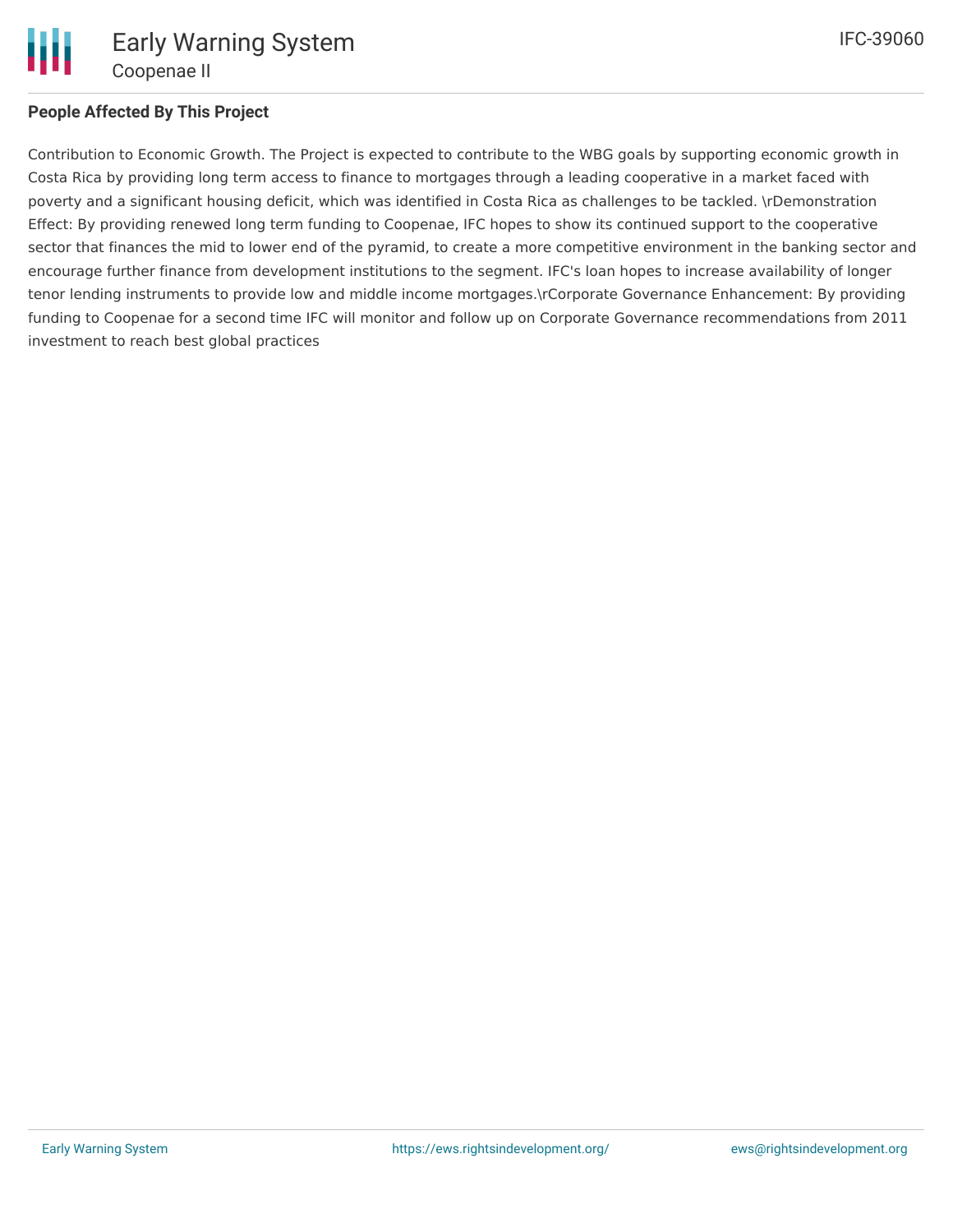## **Investment Description**

• International Finance Corporation (IFC)

The project sponsor is Coopenae, which is the leading regulated, deposit-taking cooperative Costa Rica with a 24% market share amongst the cooperatives. Coopenae is the third largest cooperative in Latin America, and the sixth financial institution in the country measured by assets. It is owned by its 103,361 members.

Coopenae was founded in 1966 to provide services to teachers but from 2006 opened up its memberships to all types of clients.

### **Financial Intermediary**

Financial Intermediary: A commercial bank or financial institution that receives funds from a development bank. A financial intermediary then lends these funds to their clients (private actors) in the form of loans, bonds, guarantees and equity shares. Financial intermediaries include insurance, pension and equity funds. The direct financial relationship is between the development bank and the financial intermediary.

[Cooperativa](file:///actor/3513/) Nacional de Educadores RL (Financial Intermediary) **is owned by** [Coopenae](file:///actor/3573/) (Parent Company)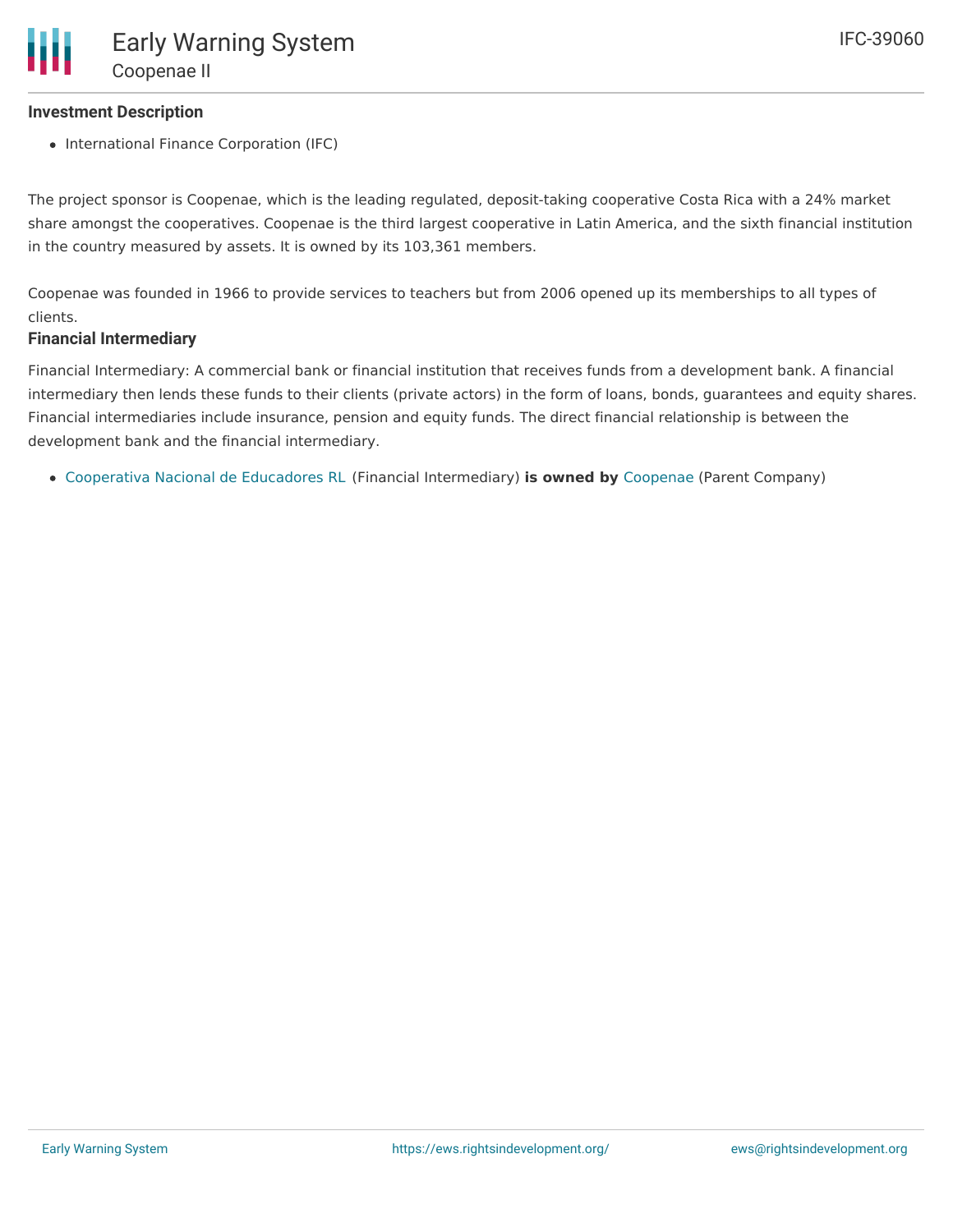## **Private Actor Relationship**

There is often limited information publicly available about what development banks are funding through financial intermediaries. In 2021, the Early Warning System partnered with Oxfam International to incorporate information on high-risk projects being funded by financial intermediaries receiving funding from the International Finance Corporation (IFC) and the Dutch Development Bank (FMO).

The information listed below describes the relationship between the different private actors linked to high-risk sectors and subprojects of IFC and FMO's financial intermediary investments and/or the financial intermediary's parent companies made from 2017 through 2020, including any associated ring fences.

The database, however, does not explicitly or implicitly imply that IFC or FMO have material exposure to or are contractually or legally accountable to the sub-projects financed by their financial intermediaries or the financial intermediary's parent companies. It only shows a seemingly financial relationship among the different private actors, the financial intermediaries, and IFC or FMO.